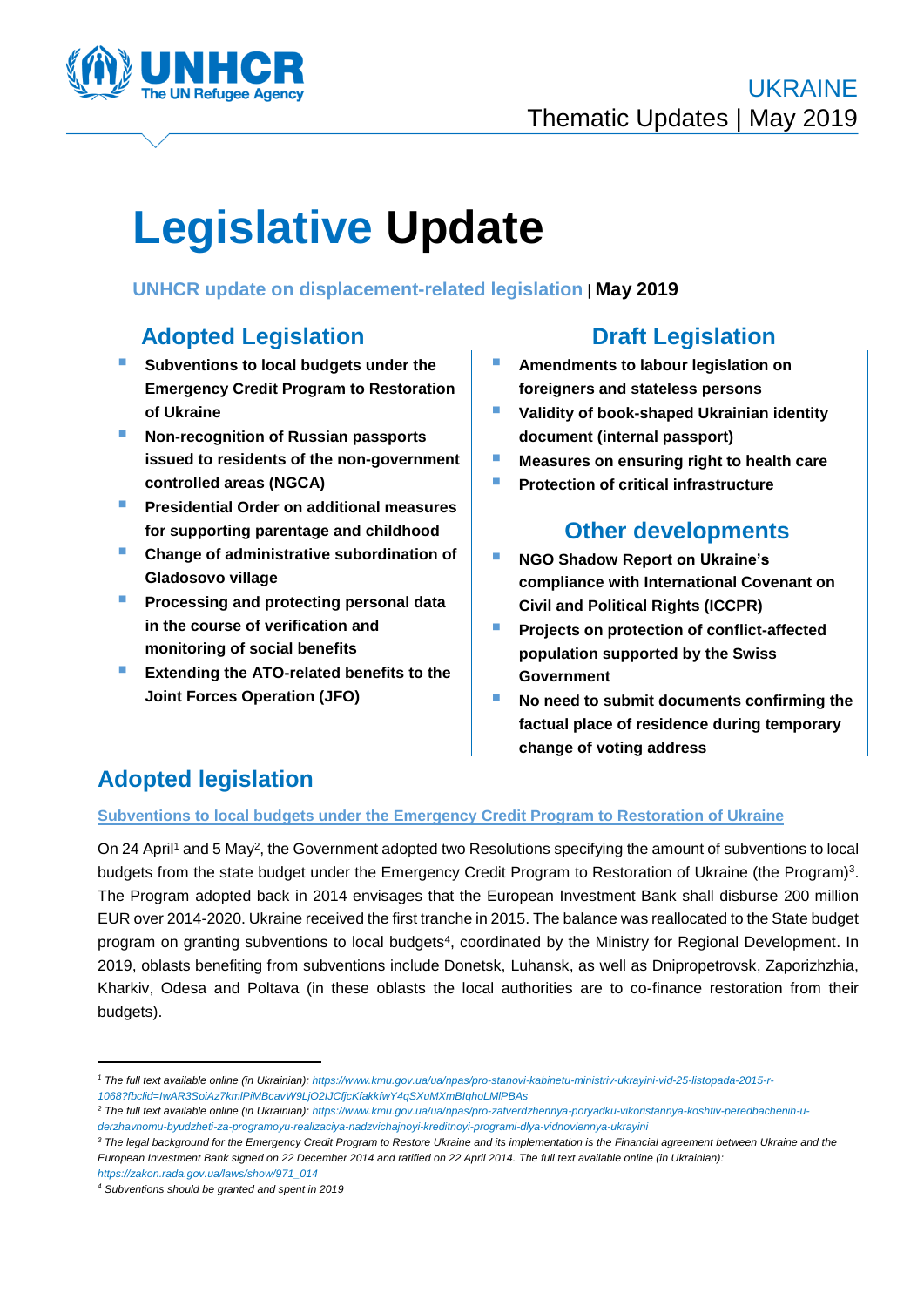

Subventions should cover implementation of projects linked to the Program in the sectors of settlement/housing and civic engineering. The restored housing shall remain public property. The needs of persons with disabilities shall be taken into account. The restored objects shall be used for housing purposes during twenty years after the completion of the program, thus ensuring that long-term housing needs of IDPs and conflict-affected population are satisfied. Prior to identifying objects to be restored, the local authorities shall conduct needs assessments of the local population and IDPs in order to avoid internal tensions and contribute to the effective integration of the displaced population.

### **Non-recognition of Russian passports issued to non-government controlled area (NGCA) residents**

On 8 May, the Government adopted two by-laws linked to the Order of the President of the Russian Federation on simplified procedure for granting Russian citizenship to NGCA residents<sup>5</sup>. In its Resolution #444<sup>6</sup> the Government stated that in cases where another state issues passports in violation of international law with the aim to threat Ukraine's state sovereignty, independence, territorial integrity and national interests, the Cabinet of Ministers may decide on non-recognition of such identity documents. Non-recognized passports will not be registered<sup>7</sup> at the international border crossing checkpoints<sup>8</sup>. The Resolution did not mention the Russian Federation. On the same date, the Government adopted its Decree  $#362-p<sup>9</sup>$  on non-recognition of passports issued by the two local departments of the Federal Migration Service of the Russian Federation in Rostov oblast<sup>10</sup>.

This decision does not pose any immediate threats to residents of NGCA who might decide on acquiring citizenship of the Russian Federation. However, it is recommended that UNHCR and partners monitor the developments related to the issuance of documents to IDPs and conflict-affected populations.

#### **Presidential Order on additional measures for supporting parentage and childhood**

On 11 May, the President signed the Order 214/2019<sup>11</sup>, introducing additional measures for supporting families, parentage and children, among others on housing related issues. In particular, the President requests the Government to elaborate amendments to the 2019 State Budget. These amendments should increase funding for:

- **building/purchasing affordable housing,**
- **P** preferential long-term credits for building/purchasing housing to young families and single youngsters;
- reducing mortgage loan prices for affordable housing for those in need of more favourable living conditions; and
- partial compensation of interest on commercial bank loans for young families and single youngsters for building/purchasing housing.

*<sup>5</sup> The full text available online (in Russian):<http://kremlin.ru/acts/news/60358>*

*<sup>6</sup> The full text available online (in Ukrainian): [https://www.kmu.gov.ua/ua/npas/pro-traciyi-pasportnih-dokumentiv-inozemciv-ta-osib-bez-gromadyanstva-v](https://www.kmu.gov.ua/ua/npas/pro-traciyi-pasportnih-dokumentiv-inozemciv-ta-osib-bez-gromadyanstva-v-punktah-propusku-cherez-derzhavnij-kordon)[punktah-propusku-cherez-derzhavnij-kordon](https://www.kmu.gov.ua/ua/npas/pro-traciyi-pasportnih-dokumentiv-inozemciv-ta-osib-bez-gromadyanstva-v-punktah-propusku-cherez-derzhavnij-kordon)*

*<sup>7</sup> Registration means putting "Entry" mark in a passport document or an immigration card of foreigners and stateless persons, as well as reflecting data of foreigners and stateless persons in a thematic register;*

*<sup>8</sup> This is provided for in Resolution #798 of 3 October 2018. The full text available online (in Ukrainian): [https://zakon.rada.gov.ua/laws/show/798-2018-](https://zakon.rada.gov.ua/laws/show/798-2018-%D0%BF) [%D0%BF](https://zakon.rada.gov.ua/laws/show/798-2018-%D0%BF)*

*<sup>9</sup> The full text available online (in Ukrainian): [https://www.kmu.gov.ua/ua/npas/pro-neviznannya-ukrayinoyu-pasportnih-dokumentiv-vidanih-upovnovazhenimi](https://www.kmu.gov.ua/ua/npas/pro-neviznannya-ukrayinoyu-pasportnih-dokumentiv-vidanih-upovnovazhenimi-organami-inozemnoyi-derzhavi)[organami-inozemnoyi-derzhavi](https://www.kmu.gov.ua/ua/npas/pro-neviznannya-ukrayinoyu-pasportnih-dokumentiv-vidanih-upovnovazhenimi-organami-inozemnoyi-derzhavi)*

<sup>&</sup>lt;sup>10</sup> Inter-rayon Department of Russian Federal Migration Service Division in Pokrovske village and Department of Russian Federal Migration Service Division in *Novoshakhtinsk (Rostov oblast).*

*<sup>11</sup> The full text available online (in Ukrainian):<https://www.president.gov.ua/documents/2142019-26794>*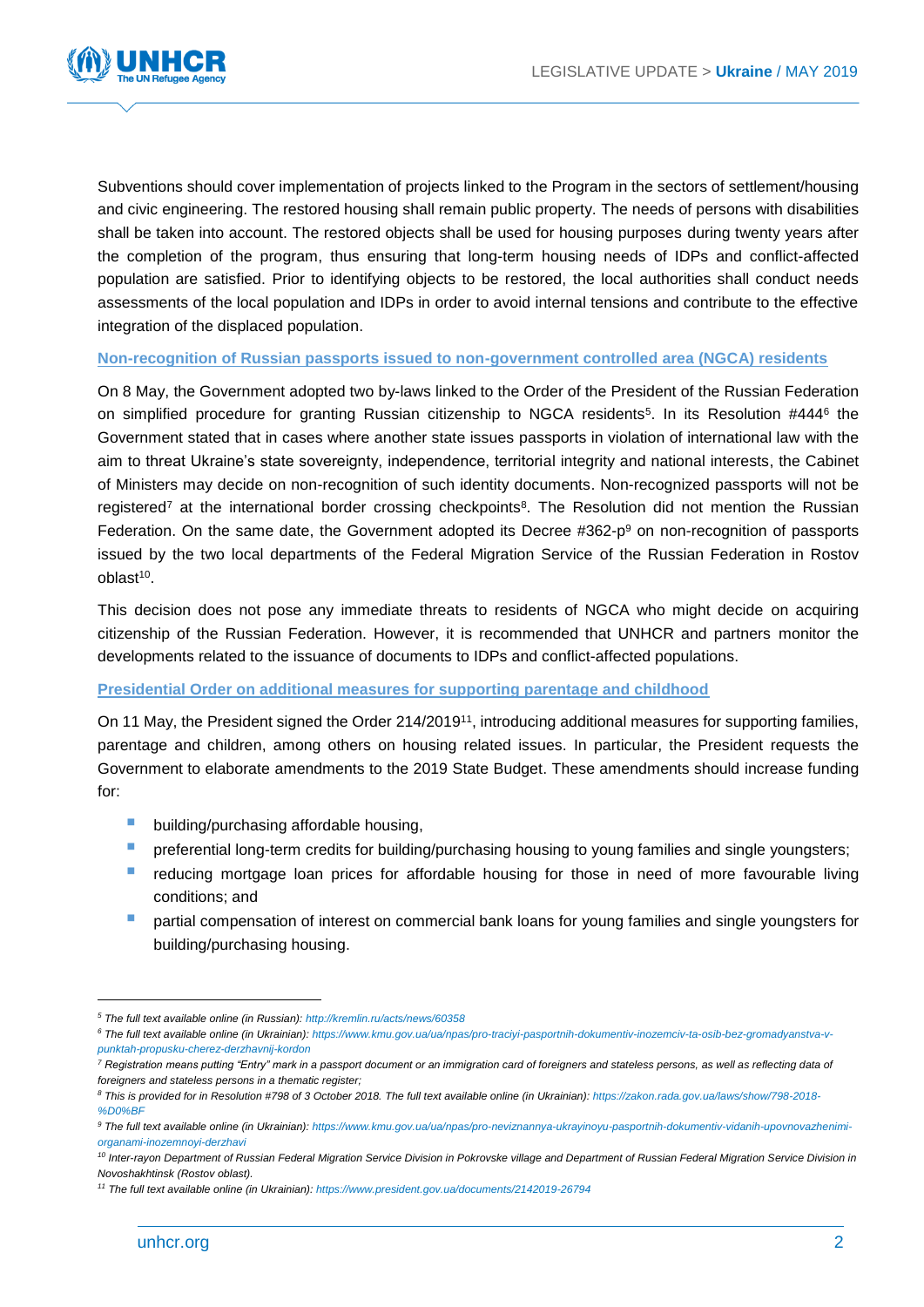

Also, the President recommends local authorities to allocate local budget funds for affordable housing for those in need of improved living conditions, young families and single youngsters.

Housing has been a persistent issue raised by IDPs, including during UNHCR's participatory assessment conducted in 2019<sup>12</sup>. UNHCR considers these as positive developments which could potentially contribute to IDP integration. The Order requires the Cabinet of Ministers to elaborate a draft law to amend the 2019 State Budget. Since the scope of issues to be regulated is wide, implementation of the Order may take longer and require additional budgetary and/or donor funds. Additionally, recommendations to local authorities are not obligatory for implementation. Although positive, the Order has little chances for implementation, but could be used for advocacy purposes, including on the local level.

### **Processing and protecting personal data during verification and monitoring disbursement of state benefits**

On 21 May<sup>13</sup>, the Government promulgated the Resolution #405<sup>14</sup>, introducing the Order of processing and protecting personal data during verification and monitoring of disbursement of pensions and other social benefits. The Ministry of Finance (MinFin) solely conducts the verification and monitoring as well as defines the procedure to access personal data of beneficiaries of state financial support, including pensions.

The Order is rather general and lacks clarity regarding the possible impact on IDPs and conflict affected population. The Order contains no specific safeguards for protection of personal data. Previously, verification exercises conducted with regard to the payment of pensions resulted in overwhelming majority of suspensions affecting IDP pensioners in comparison to other citizens of Ukraine<sup>15</sup>. Due to the previous negative experience with personal data leaks in the course of verification conducted by the Ministry of Finance, the implementation of Resolution #405 will be monitored closely by UNHCR and its partners.

### **Extending the ATO-related benefits to the Joint Forces Operation (JFO)**

On 22 May<sup>16</sup>, the Government adopted a Resolution extending benefits for children linked to the Anti-Terrorist Operation (ATO) to the situation of the Joint Forces Operation (JFO). These benefits include access to familytype orphanages, adoptive families, ATO-related child protection benefits, state-funded recreational facilities for children and medical treatment for displaced children.

These developments are next in the series of earlier adopted amendments, which equal the situation of the ATO and JFO in relation to different privileges (including for IDPs and residents of territories along the line of contact).

### **Adding Gladosovo village to Bakhmut rayon**

On 28 May, the Verkhovna Rada adopted its Resolution #8576<sup>17</sup>, introducing amendments to the administrative and territorial structure of Donetsk oblast. In particular, it approved the decision to subordinate the Gladosovo village to the Bakhmut rayon (previously, the village was subordinated to the non-controlled Horlivka city council). This change of administrative subordination ensures that residents of the Gladosovo village have now access to

*<sup>15</sup> See the UN briefing note on pensions here:* 

*<sup>12</sup> Participatory assessment 2019 is available in English here[: https://www.unhcr.org/ua/wp-](https://www.unhcr.org/ua/wp-content/uploads/sites/38/2019/06/UNHCR_Ukraine_Participatory_Assessment_2019_FINAL.pdf)*

*[content/uploads/sites/38/2019/06/UNHCR\\_Ukraine\\_Participatory\\_Assessment\\_2019\\_FINAL.pdf](https://www.unhcr.org/ua/wp-content/uploads/sites/38/2019/06/UNHCR_Ukraine_Participatory_Assessment_2019_FINAL.pdf)*

*<sup>13</sup> The full text available online (in Ukrainian): <https://www.kmu.gov.ua/ua/npas/pro-vkabinetu-ministriv-ukrayini>*

*<sup>14</sup> The full text available online (in Ukrainian): [https://zakon.rada.gov.ua/laws/show/405-2019-](https://zakon.rada.gov.ua/laws/show/405-2019-%D0%BF?fbclid=IwAR3F2sVbaOI4rbwq8La90xvKoJrPcU2cftEpHWqCJs-VAZUcnBP-f9v3tf4#n8)*

*[<sup>%</sup>D0%BF?fbclid=IwAR3F2sVbaOI4rbwq8La90xvKoJrPcU2cftEpHWqCJs-VAZUcnBP-f9v3tf4#n8](https://zakon.rada.gov.ua/laws/show/405-2019-%D0%BF?fbclid=IwAR3F2sVbaOI4rbwq8La90xvKoJrPcU2cftEpHWqCJs-VAZUcnBP-f9v3tf4#n8)*

*[https://www.humanitarianresponse.info/sites/www.humanitarianresponse.info/files/documents/files/briefing\\_note\\_on\\_pensions\\_updated\\_24\\_july\\_2018.pdf](https://www.humanitarianresponse.info/sites/www.humanitarianresponse.info/files/documents/files/briefing_note_on_pensions_updated_24_july_2018.pdf)*

*<sup>16</sup> The full text available online (in Ukrainian): <https://www.kmu.gov.ua/ua/npas/pro-vkabinetu-ministriv-ukrayini>*

*<sup>17</sup> The full text available online (in Ukrainian): [http://w1.c1.rada.gov.ua/pls/zweb2/webproc4\\_1?pf3511=64384](http://w1.c1.rada.gov.ua/pls/zweb2/webproc4_1?pf3511=64384)*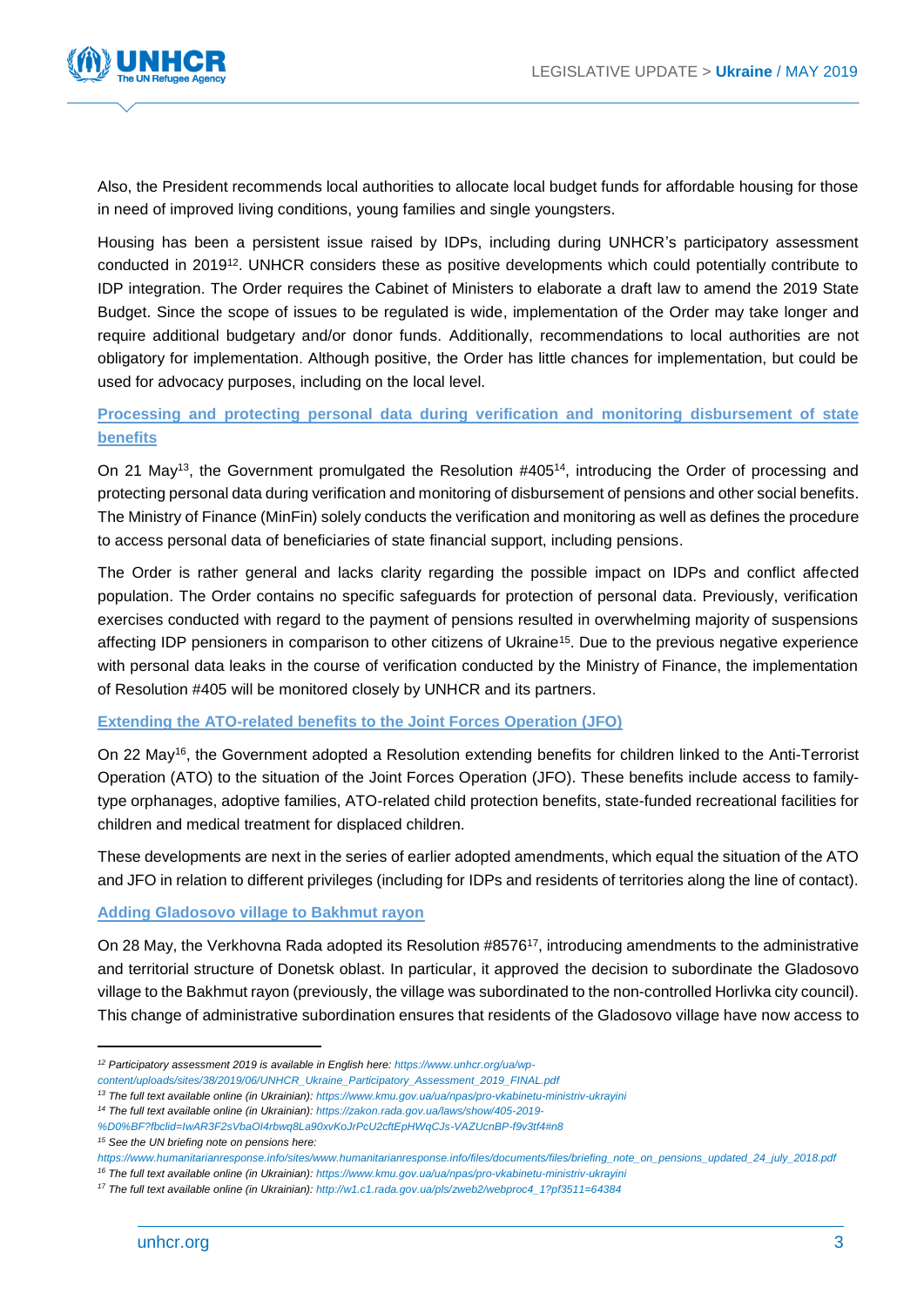

pensions, other social benefits, administrative and social services without additional obstacles. Prior to this change, the residents were forced to register as IDPs even if they continued living in the same location and were not factually displaced only to be able to access administrative services, social benefits and pensions.

### **Draft legislation**

### **Amendments to labour legislation on foreigners and stateless persons**

On 6 May, MPs registered in the Verkhovna Rada the draft law #10272<sup>18</sup>, proposing to abolish disproportionate bureaucratic obstacles imposed on foreigners and stateless persons working in Ukraine. In particular, authors suggest eliminating the obligation of the State Labour Service to issue working permits for foreigners and stateless persons and maintain their record. Now, employers may receive working permits<sup>19</sup> for all categories of foreigners and stateless persons<sup>20</sup> issued by territorial bodies of the State Migration Service (SMS). The price of such permits amounts to one minimum subsistence allowance<sup>21</sup>. Prolongation of its validity is free of charge.

In case of adoption, the draft could contribute to local integration of UNHCR persons of concern through a simplification of recruitment requirements.

### **Validity of a book-shaped Ukrainian identity document (or internal passport)**

On 17 May, the Cabinet of Ministers registered in the Verkhovna Rada the draft law #10311<sup>22</sup>, specifying the validity of a book-shaped Ukrainian identity document (or internal passport) which confirms the belonging to the Ukrainian citizenship prior to the introduction of new ID cards in January 2016<sup>23</sup>. According to the suggested amendments, book-shaped IDs will lose their validity when the owner reaches the age when the photograph in the passport must be changed (i.e. at 25 and 45 years). Book-shaped IDs of persons aged 45+ would remain termless<sup>24</sup>. The Government would be required to elaborate an order on withdrawal of the book-shaped Ukrainian IDs, their return to the State and invalidation, as well as on the exchange of a book-shaped Ukrainian ID for a new ID-card.

If adopted, the draft would result in the replacement of the majority of book-shaped IDs by ID-cards. Issuance of ID-cards is a paid service<sup>25</sup>. Additionally, in ID-cards information regarding registration of the place of residence is placed on the e-chip and is not visual. In case of the mass exchange of book-shaped IDs, many IDPs and conflict-affected persons may lose the documentary evidence to prove the registration of their residence in NGCA or the Autonomous Republic of Crimea and the city of Sevastopol, Ukraine, temporarily occupied by the Russian Federation (Crimea). In turn, this situation may impede their access to political rights (especially for those who were not previously registered in the Unified Registry of Voters), cause difficulties in crossing of the contact line to NGCA and administrative border with Crimea etc. Thus, the suggested draft does not take into account specifics situation of IDPs and conflict-affected populations and in case of adoption will impede for them access to certain civil and political rights.

*<sup>18</sup> The full text available online (in Ukrainian): [http://w1.c1.rada.gov.ua/pls/zweb2/webproc4\\_1?pf3511=65898](http://w1.c1.rada.gov.ua/pls/zweb2/webproc4_1?pf3511=65898)*

*<sup>19</sup> The duration of a working permit corresponds to duration of the labour contract but not exceeding three years.*

*<sup>20</sup> Current rules allow working permits only for foreigners and stateless persons with documents confirming refugee status or complimentary protection* 

*<sup>21</sup> The minimum subsistence allowance amounts to 1853 UAH, which increases quarterly*

*<sup>22</sup> The full text available online (in Ukrainian): [http://w1.c1.rada.gov.ua/pls/zweb2/webproc4\\_1?pf3511=65963](http://w1.c1.rada.gov.ua/pls/zweb2/webproc4_1?pf3511=65963)*

*<sup>23</sup> The full text available online (in Ukrainian): <https://www.kmu.gov.ua/ua/news/248752110>*

*<sup>24</sup> The rule shall be applicable to those who pasted a new photo in the age of 45 before the draft law will have entered into force.*

*<sup>25</sup> The procedure of obtaining ID during 20 working day costs 279 UAH. The fast procedure of obtaining ID during 10 working days costs 366 UAH. The full text available online (in Ukrainian)[: https://dmsu.gov.ua/poslugi/pasport-gromadyanina-ukrajni/id-oformlennya-pasporta-gromadyanina-ukrajni-u-formi-kartki-u-razi](https://dmsu.gov.ua/poslugi/pasport-gromadyanina-ukrajni/id-oformlennya-pasporta-gromadyanina-ukrajni-u-formi-kartki-u-razi-obminu-pasporta-zamist-vtrachenogo-abo-vikradenogo.html?fbclid=IwAR3OfvCswNh42uR1UfGovYe9smSzTa7D_JCuLVkwG8nsMhRzb4oadGJqERw)[obminu-pasporta-zamist-vtrachenogo-abo-vikradenogo.html?fbclid=IwAR3OfvCswNh42uR1UfGovYe9smSzTa7D\\_JCuLVkwG8nsMhRzb4oadGJqERw](https://dmsu.gov.ua/poslugi/pasport-gromadyanina-ukrajni/id-oformlennya-pasporta-gromadyanina-ukrajni-u-formi-kartki-u-razi-obminu-pasporta-zamist-vtrachenogo-abo-vikradenogo.html?fbclid=IwAR3OfvCswNh42uR1UfGovYe9smSzTa7D_JCuLVkwG8nsMhRzb4oadGJqERw)*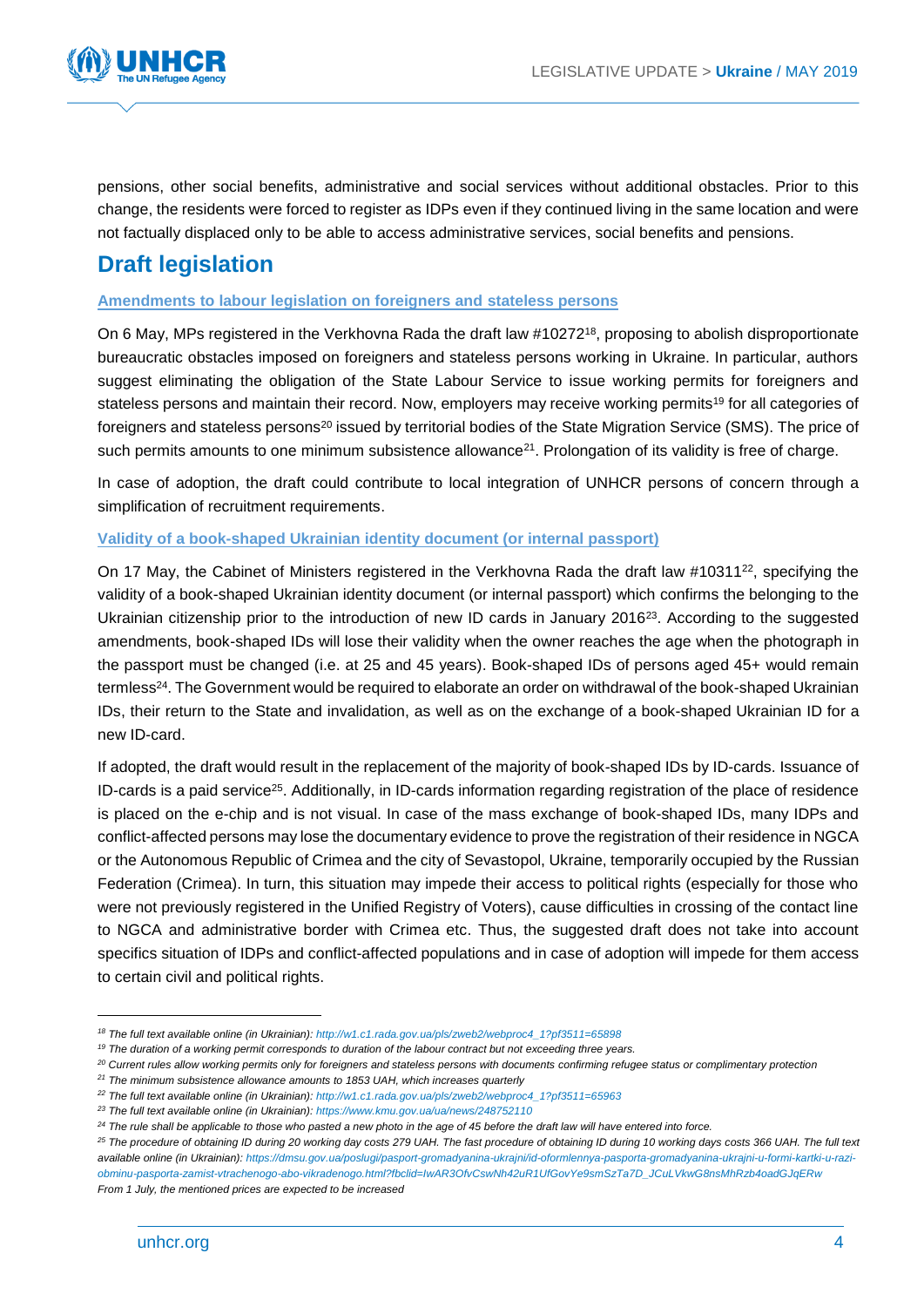

### **Measures on ensuring the right to health care**

On 20 May, MPs registered in the Verkhovna Rada the draft law #10313 $^{26}$ , suggesting amendments to enhance access to health care. Apart from its main goal – regulating the usage of cannabis for medical purposes – the draft suggests amending the "Law on the temporarily occupied territory (TOT) of Crimea" and the Law on IDPs in order to strengthen the right to qualified medical aid (free choice of doctor, treatment methods and access to medicines) for IDPs and conflict-affected population residing in NGCA/Crimea and in settlements along the line of contact.

### **Protection of critical infrastructure**

On 28 May, the Cabinet of Ministers registered in the Verkhovna Rada the draft law #10328<sup>27</sup>, suggesting a consolidated legal framework for the protection of critical infrastructure during peacetime and in emergencies. It does not cover situations of the martial law/armed conflicts.

Proposed criteria for assessing criticality include:

- level of threats;
- significant damage to population;
- level of vulnerability<sup>28</sup> and gravity of possible negative consequences to life and health of population, social protection and economy systems;
- scale of the negative consequences for a state;
- $\blacksquare$  time needed for eliminating the negative effects.

The response to natural and man-made emergencies is structured along the regular state structures, with a specialized coordination body to be established by the Cabinet of Ministers. The draft outlines responsibilities and actions required at all levels and includes cooperation with the non-governmental sector. Positively, the draft contains different modes of operation for the state authorities, which include risk mitigation, threats prevention, addressing emergency and restoring normal operation. This draft may contribute to a clearer emergency response in Ukraine and potentially contributing to a greater level of protection of residents of hazardous areas, including in conflict zones.

### **Other developments**

### **NGO Shadow Report on Ukraine's compliance with the International Covenant on Civil and Political Rights (ICCPR)**

In May<sup>29</sup>, OHCHR promulgated the text of the Shadow report on Ukraine's compliance with the International Covenant on Civil and Political Rights (ICCPR) prepared by a coalition of NGOs, including UNHCR partners. According to the UN human rights mechanisms to which Ukraine adhered, Ukraine is obliged to report on its activities regarding the protection of civil and political rights and NGOs may submit their assessment of the human rights situation in the country through "shadow" reports. After assessing information from official and shadow reports, the Human Rights Committee provides Ukraine with its recommendations.

Key recommendations of the shadow report correspond to UNHCR advocacy messages and include the following:

1

*<sup>26</sup> The full text available online (in Ukrainian): [http://w1.c1.rada.gov.ua/pls/zweb2/webproc4\\_1?pf3511=65969](http://w1.c1.rada.gov.ua/pls/zweb2/webproc4_1?pf3511=65969)*

*<sup>27</sup> The full text available online (in Ukrainian): [http://w1.c1.rada.gov.ua/pls/zweb2/webproc4\\_1?pf3511=65996](http://w1.c1.rada.gov.ua/pls/zweb2/webproc4_1?pf3511=65996)*

*<sup>28</sup> To be counted by number of victims, dead, injured and evacuated population* 

*<sup>29</sup> The full text available online: [https://tbinternet.ohchr.org/\\_layouts/15/treatybodyexternal/SessionDetails1.aspx?SessionID=1317&Lang=en](https://tbinternet.ohchr.org/_layouts/15/treatybodyexternal/SessionDetails1.aspx?SessionID=1317&Lang=en)*